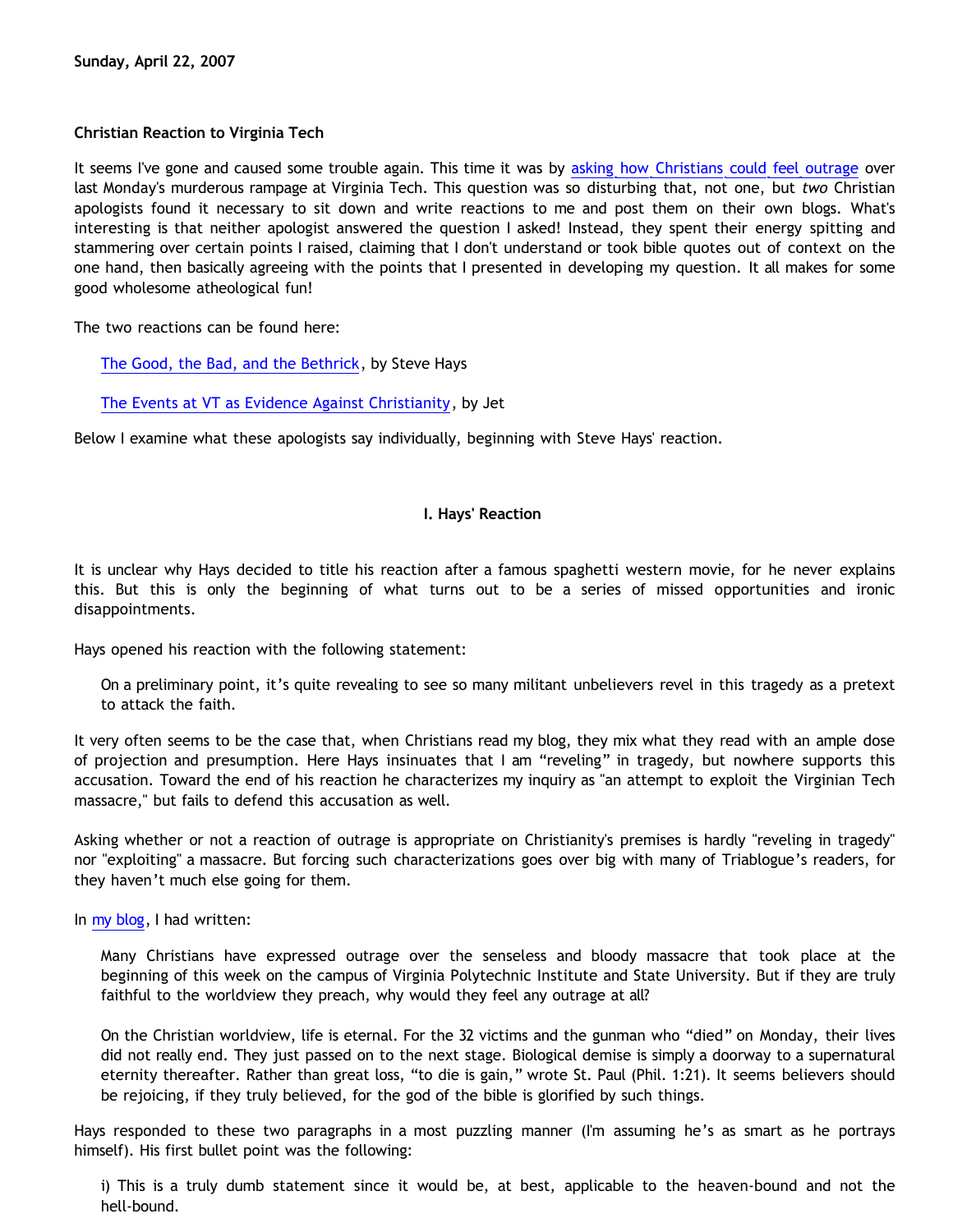This is a truly dumb retort, for I make it clear in the very portion of my blog that Hays quotes that my question is for *believers* to consider. My question is directed to Christians about what Christianity teaches. So of course it is applicable to those who want to see themselves as "heaven-bound." It was intended to be!

Hays continued:

When St. Paul said that "to die is gain," he was referring the fate of Christians, and not the damned.

That's exactly the point. As I had mentioned, Christians think that there is an afterlife and that they have been " chosen" to go on to a paradise once their biology meets its demise. The question I ask in my opening paragraph is not why non-Christians would feel outrage, by why CHRISTIANS would feel outrage. Whether he realizes it or not, Hays is simply confirming the appropriateness of a statement that he just called "truly dumb."

Hays' second bullet point was:

ii) And even where Christians are concerned, while death may be a boon to the individual, it is not necessarily a boon to those he leaves behind. The survivors. Mothers and fathers, brothers and sisters, friends and spouses. They will suffer the emotional loss of extended separation.

Why wouldn't it be "a boon to those he leaves behind"? It's all part of "God's plan," isn't it? Isn't the glory of "God' s plan" a "boon" to believers? Or does "God's plan" get them bummed out?

Hays' presumption that "the survivors will suffer... emotional loss" begs the question, for it is not established that they are Christians who truly believe. Indeed, the question is not directed to unnamed "survivors" whose beliefs are not known, but to Christians who react with outrage. I'm fully aware that those who were touched directly by the consequences of Cho Seung-Hui's massacre will suffer emotional loss. But my question was not directed to them. I'm asking Christians, like Hays, who were not directly affected by the incident. Hays gives us no answer to this question in his response. Hays needs to explain why HE feels outrage – if in fact he does (perhaps he doesn't) – in response to the Virginia Tech massacre, given his professed beliefs. This is precisely what needs to be explained, given what Christianity teaches, if Christians truly believe.

Now, if a parent truly believed in the magic kingdom view of Christianity, and truly believed that his or her son or daughter killed in the rampage were "saved," why wouldn't that parent rejoice? The notion of "emotional loss of extended separation" smacks of utter selfishness, and yet the believer is called to "deny himself" (Mt. 16:24). Kreeft and Tacelli characterize selfishness as "the meaning of sin, the very disease Jesus came to cure" (*Handbook of Christian Apologetics*, p. 67). It seems dubious that non-believers need continually to remind believers of what their worldview teaches, but it happens.

Hays also wrote:

The Bible describes the grieving process. So there's nothing unscriptural about our reaction to the massacre.

Consider Hays' reasoning here. The bible *describes* many things, such as murder, harlotry, incest, disobedience, idolatry, haughtiness, deceitfulness, stealing, genocide, raping, pillaging, etc. Does the mere fact that the bible describes these things mean that "there's nothing unscriptural about" them? The New Testament demonstrates crass, uncaring indifference to those whose loved one dies when one of Jesus' disciples asks him to wait while he goes off to bury his dead father, and Jesus replies "Follow me; and let the dead bury their dead" (Mt. 8:22). So much for "the grieving process." Corpses are to be left to rot in the streets.

Moreover, even if "the Bible describes the grieving process," this does nothing to address my question. A *description* of the grieving process does not explain why someone who believes that the Virginia Tech massacre was all part of the "plan" of a universe-controlling consciousness who "has a morally sufficient reason" to sanction the evil that happens in the universe, would feel outrage over such an incident.

Also, my question has to do with what the bible *teaches*, not merely with what it *describes*. That Hays would slink to falling back to mere descriptions in order to justify actions is quite revealing indeed. Aren't the teachings in " the good book" good enough?

Hays then really went into left field:

Most of the victims were twenty-somethings. Suppose I lost my older brother to this gunman. Suppose both he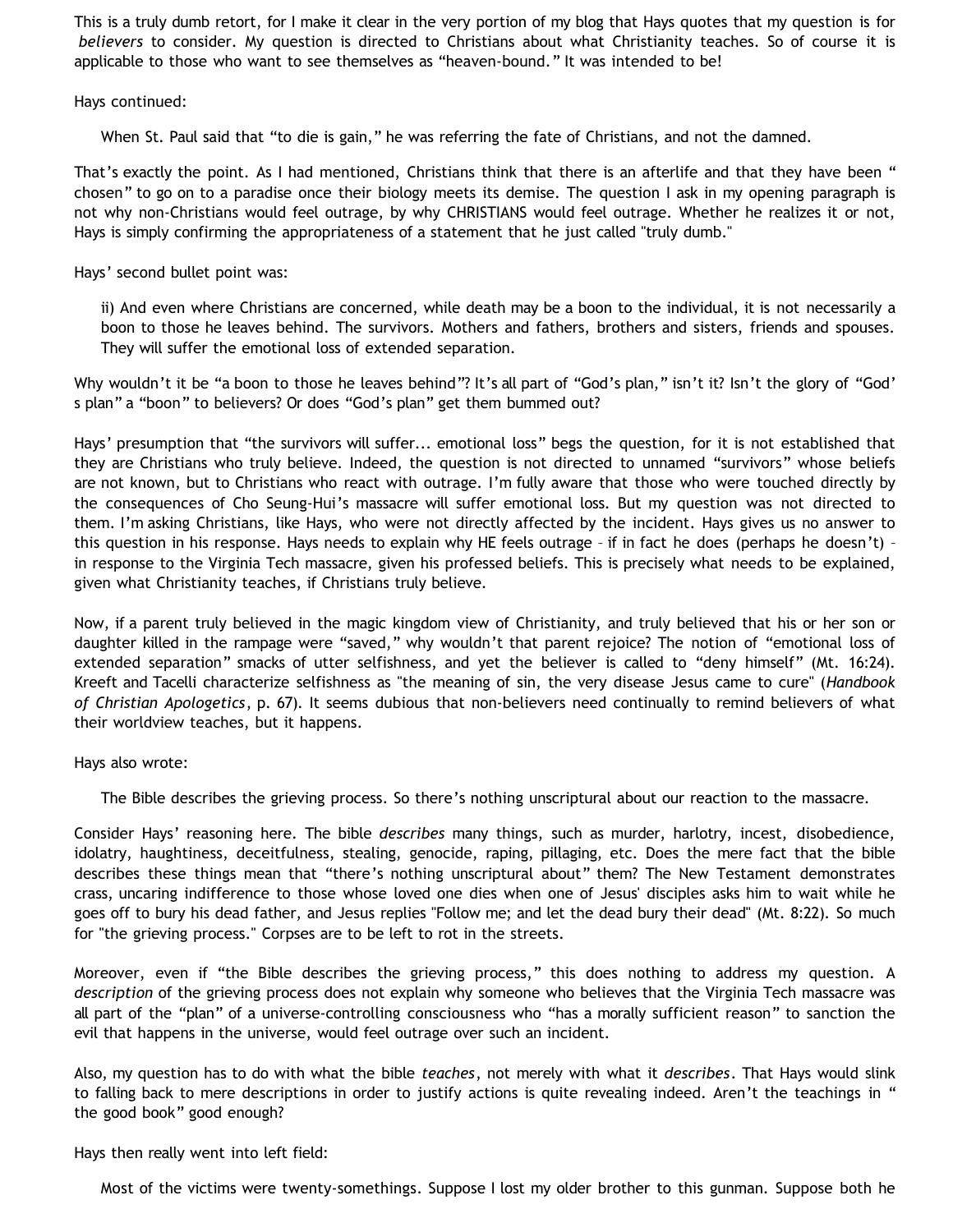and I are Christians. Even so, I will not see him again for another fifty or sixty years, give or take.

Okay. So? Even if "most of the victims were twenty-somethings," or that one of those victims was Hays' older brother, whether or not his older brother was a Christian, Hays professes to be a Christian who believes that everything that happens in the universe (including down here on little ol' earth) is all part of some unfolding "plan" set in motion by an invisible magic being which "controls whatsoever comes to pass" and "has a morally sufficient reason for the evil which exists." In comparison to the enormous "glory" that Hays' worldview ascribes to the unfolding of "God's plan," is Hays really worried about not seeing his brother "for another fifty or sixty years"? I took Hays for a presumptuous man, but I didn't realize he was *this* presumptuous. He would have probably scolded Cho Seung-Hui's victims if they were so presumptuous as to figure they had "another fifty or sixty" years. And even then, "fifty or sixty years" is a mere blink of time when one has all eternity to contemplate his halo.

Hays' next bullet point was:

iii) Let's also recall the context of Phil 1:21. Paul is a speaking for himself, as a sick old man who sacrificed the natural blessings of life in the service of the gospel. So, for him, at this stage, death would be a boon.

Hays can of course take this route if he wants. After all, just a few verses later, St. Paul writes: "Nevertheless to abide in the flesh is more needful for you" (Phil. 1:24), suggesting perhaps that the members of his immediately intended audience are younger and still have "work" to do here on earth before passing through the door of death to the magic kingdom that awaits beyond the grave (as if that "makes sense"). But this misses the broader ethical context ever-present throughout the New Testament, namely that the believer should be willing to lay down his life at any moment, principally because he is not to think it his own, but a possession owned by an invisible magic being who can take it away any moment. In a parable about a rich man (both Jesus and Cho Seung-Hui expressed resentment for the wealthy), Jesus condemns the presumption that one can enjoy the wealth he has produced in his lifetime here on earth. The parable has the Christian god say to the rich man:

Thou fool, this night thy soul shall be required of thee: then whose sahll those things be, which thou has provided? (Lk. 12:20)

The New Testament puts the following words of advice into Jesus' mouth:

"And fear not them which kill the body, but are not able to kill the soul: but rather fear him which is able to destroy both soul and body in hell." (Mt. 10:28)

There are constant reminders in "Scripture" that the believer is not to think he can enjoy his life for long.

And if the individual whose life is taken from him by the invisible magic being "believes" what Christianity commands him to believe, then it would be hard to see how a Christian who truly believes this stuff would not count the prospect of death, as St. Paul modeled when he was apparently facing his biological demise, as "gain." Though we may dismiss St. Paul's words, as Hays is anxious to do, as merely autobiographical trivia given his particular circumstances, the revered apostle was in fact modeling the appropriate orientation of mind to the death that we all have coming. Why else would he include this kind of detail in an open letter to an entire congregation?

Hays continued:

This doesn't mean that he would always regard death as preferable to life, regardless of one's age or station in life.

Again Hays misses the point of his own bible's teachings, probably because he does not have both feet firmly planted in his professed faith. St. Paul would not have regarded his willingness to pass through his biological death as "preferring death to life." On St. Paul's premises, he found the afterlife that the Christian tradition promises to be preferable to mere biological existence here on earth. This is the real context underlying his statement to the church in Philippi that "to die is gain." Christians can dismiss these words, as Hays prefers to do, but this only tells us about them, not about what Christianity teaches. Nor does it explain why Christians who truly believe what Christianity teaches would feel outrage over something like the Virginia Tech massacre.

#### Hays writes:

The Christian faith is a life-affirming faith. You can find that throughout the OT.

This of course depends on what one means by "life-affirming." A *this-worldly* life-affirming orientation requires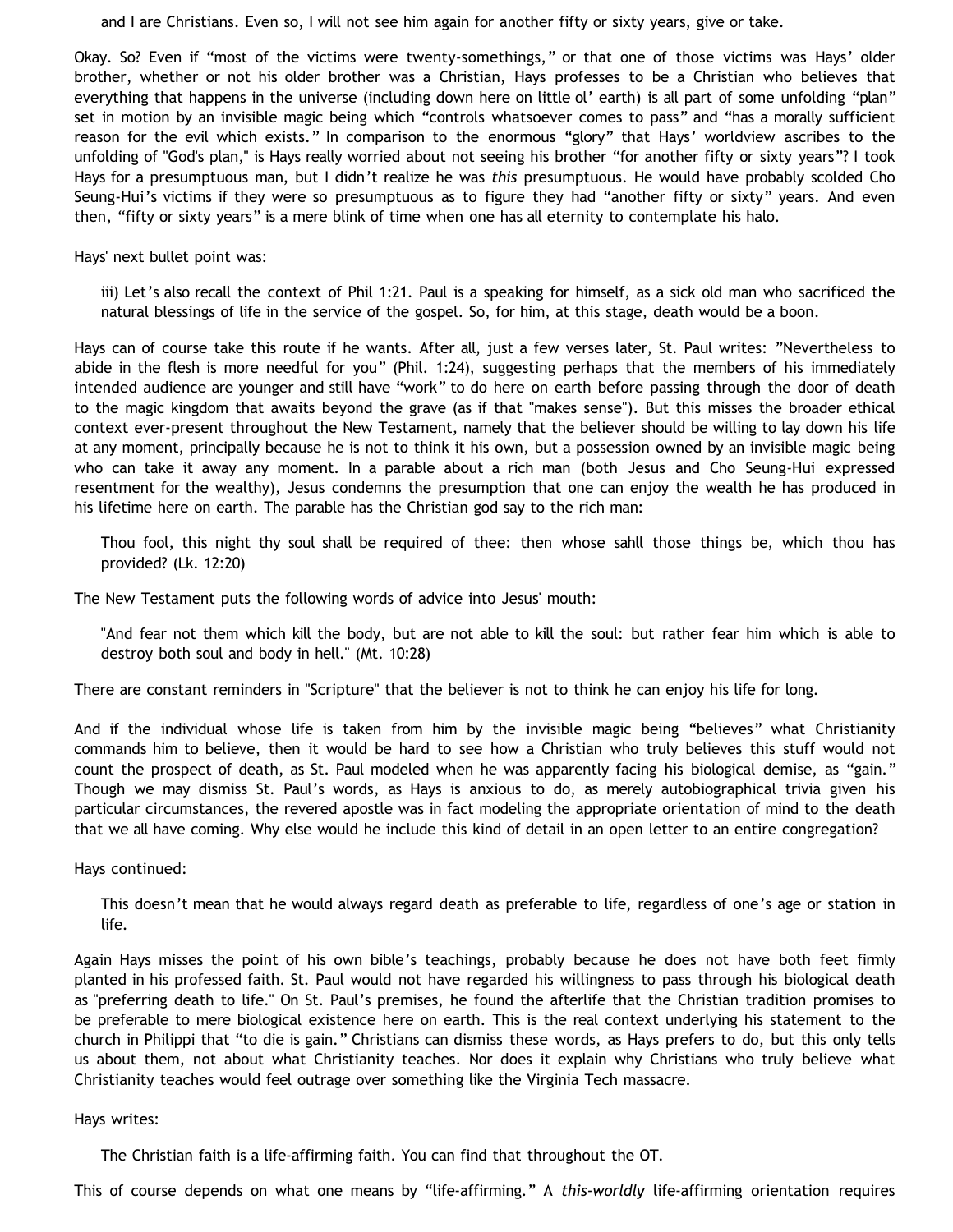*reason*, not [faith.](http://bahnsenburner.blogspot.com/2007/01/faith-as-belief-without-understanding.html) Faith is preferred over reason when the object is *imaginary* and the goal is *irrational*. Contrary to what Hays asserts, Christianity is an *afterlife*-affirming faith, which is nothing short of death-worship (there's a reason why an instrument of execution is a fitting symbol of Christianity). To begin with, it is a view held on the basis of faith (i.e., on the *hope* that it is true; Hays does hope Christianity is true, does he not?), and the "life" it " affirms" is not the biological flourishing that is human life, but an eternity in a magic kingdom beyond the grave. This is the promise that is dangled like a carrot before the believer, keeping him as true to the faith as possible. But the question is essentially: How possible is that?

Hays also wrote:

It's one thing for a believer at the end of life to look forward to the afterlife (e.g. Lk 2:28), quite another thing for a teenager or twenty-something, who has yet to fully experience the natural blessings of manhood (or womanhood), to rate the afterlife above the earthly goods of God's handiwork here below.

It's one thing for a believer who thinks his death is imminent to begin taking his worldview's teachings about the afterlife seriously, quite another for someone who professes to believe but doesn't really believe to carry on before his peers as if he believes.

On my view, I can understand why a teenager or twenty-something would look forward to a bountiful and enjoyable future "here on earth." I would expect this to be the case. In what we might call the earlier part of human life, where one can look forward to future experiences, man's capacity for values is at its prime because his capacity for selfishness is at its prime. A young man or woman is learning what his or her abilities are, and the enjoyment produced by successful goal-oriented endeavors increases as the magnitude of his or her goals increases. This is what I would expect on my worldview's conception of life.

But this is what the Christian needs to explain on behalf of Christianity. What does the believer love more – his god and its alleged "plan" (which could include any fate for the believer at any time, no matter where he is in his life), or his life here on earth? Where does he put his treasure? In the magic kingdom, or in this life? He cannot have two masters, can he? According to the story, Jesus was in his early 30's when he was called (or called himself?) to give up his life. In his prayer to his god, Jesus is modeled as giving in to what he believed an invisible magic being required of him: "not as I will, but as thou wilt" (Mt. 26:39).

Hays offered yet another bullet point:

iv) There is, moreover, a difference between good and evil, on the one hand, and good, better, or best, on the other. The Bible doesn't teach us to despise the good just become something better might come along. Rather, we are to savor the good.

This just shifts the question over without addressing it. From the Christian perspective, what could be better than eternity in the magic kingdom? The teaching attributed to Jesus in the New Testament makes it pretty clear:

Lay not up for yourselves treasures upon earth, where moth and rust doth corrupt, and where thieves break through and steal: But lay up for yourselves treasures in heaven, where neither moth nor rust doth corrupt, and where thieves do not break through nor steal: For where your treasure is, there will your heart be also. (Mt. 6:19-21)

Values here on earth can be corrupted by moths and rust, so don't bother going after them. A promise awaits you in death.

I had written:

The lesson of Abraham (cf. Genesis chapter 22) is clear: Be willing to kill.

And in response, Hays asked:

And the point of this reference is what, exactly? Yes, there are times when we should be willing to kill. For example, what pity that none of the students was able to return fire and stop the assailant dead in his tracks before he could take any more innocent lives.

Hays wants to know what the point of my referencing the lesson of Abraham in Genesis chapter 22 is. Well, what's the point of the story in Genesis 22? This is a part of biblical teaching that is keenly relevant to Christianity, for the New Testament holds up Abraham and his willingness to kill his son on his god's orders as a proper example of faith.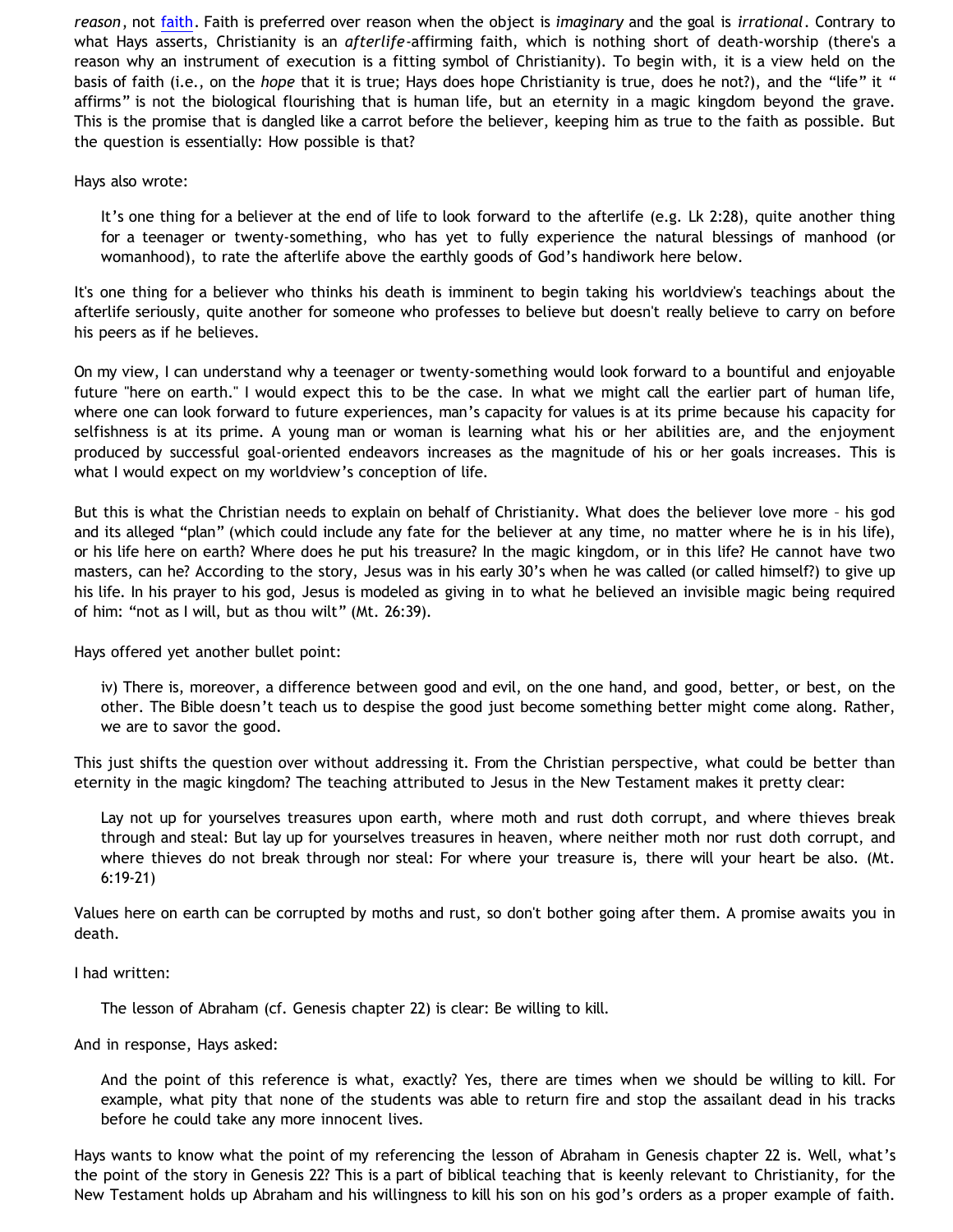"By faith Abraham, when he was tried, offered up Isaac" (Heb. 11:17). So the point here is to identify what Christianity teaches and models to its adherents.

Hays agrees that "there are times when we should be willing to kill," and as an example he cites a situation in which one should be willing to kill in self-defense. On a view which affirms the value of human life, such as my worldview, I can agree that one should be willing to kill in such circumstances if he has the opportunity.

But if one truly believes that the unfolding of events in the world are all part of "God's plan" and that the believer's moral duty is to "deny himself," this readiness to kill in self-defense needs to be explained. A man's resolve needed to act in self-defense requires a code of rational *values*, such as my worldview teaches. The bible teaches a morality of *duties*, and holds up as a virtue the unquestioning obedience of adherents to divine whims, not a morality of values. Jesus nowhere talks about man's need for values.

Hays makes reference to "innocent lives," but [elsewhere](http://triablogue.blogspot.com/2007/04/objective-morality.html) he has already stipulated - in agreement with what Christianity teaches – that "no human being is completely innocent." We'll revisit this issue below.

It should be pointed out that, when Abraham was preparing to kill his own son, he was *not* acting in self-defense. His son did not pose any threat to Abraham's life and well-being. To interpolate a motive of self-defense to the Genesis story of Abraham misses that story's point completely. Abraham's son represented no threat to his father's values. Quite the contrary, the story says that Abraham loved his son very much (Gen. 22:2); Isaac was one of Abraham's chief values. Abraham believed his god wanted him to kill his son as a proof of loyalty. The story nowhere depicts Abraham resisting this. In the story, Abraham nowhere attempts to reason with his god, or even make sure he got the instruction right. We don't read a dialogue between Abraham and his god such as the following:

**Abraham:** "Excuse me, Lord. I know you're great and wonderful and all, but did I understand you correctly? You want me to kill my son Isaac?"

**God:** "Yep, you heard right, Abe. Go now. Gather up thy sticks and thy son and thine ass and get on your way to the altar."

**Abraham:** "Well, hold on, Lord. Can I ask why you want me to do this? You know that I love Isaac. He's my son! Why do you want me to act against my own values?"

**God:** "You're not to value anything over me. Go now, get ready to kill your son."

**Abraham:** "What is that supposed to accomplish? Do you think I'll love you more once I've killed my son?"

**God:** "Go now, do as I command thee, or you will suffer. If you question my commandments, you will wish you had never been born."

**Abraham:** "I guess I just don't understand."

**God:** "Trust in the LORD with all thine heart; and lean not unto thine own understanding" (Prov. 3:5).

**Abraham:** "Alright, alright. You don't have to start quoting Scripture on me! Isaac! Where are you, boy?"

No, we don't see Abraham even questioning his god's instructions to prepare his son for sacrifice. And this is no accident. This is precisely what the story intends to model: unquestioning obedience, even if it means the irrevocable destruction of human life. This can all be rationalized in the believer's mind as an intended part of "God' s plan," which means he is not morally opposed to whatever happens, because whatever happens is part of "God's plan" anyway. To oppose what happens is really to oppose "God's plan."

I wrote:

The lesson of Jesus (cf. the four gospels) is also clear: Be willing to die.

Hays replied:

A nice case of acontextual prooftexting. Indeed, there are situations in which a Christian should be willing to die. But, needless to say, there is no general mandate in Scripture to lay down your arms.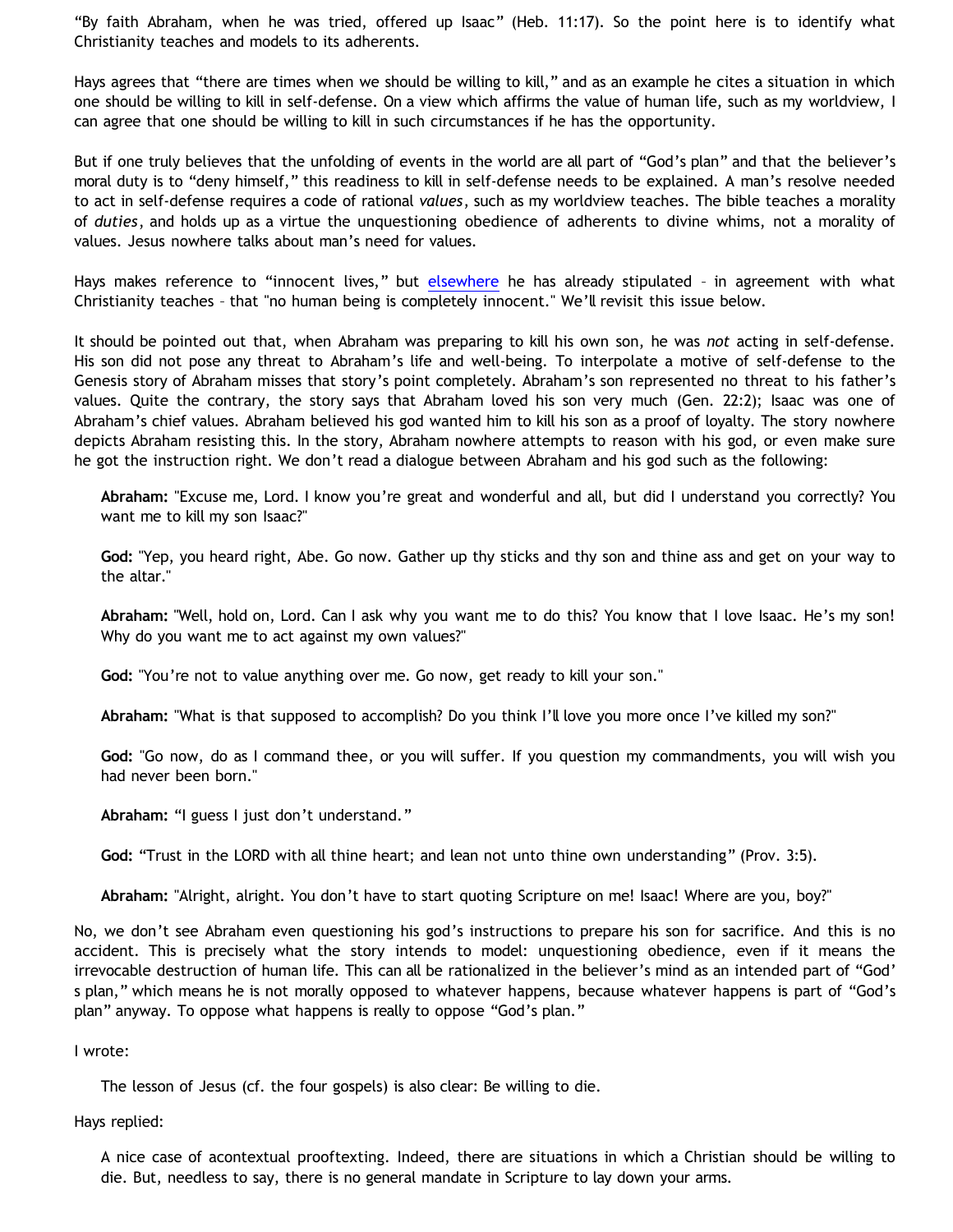How is my point that Jesus was willing to die a "case of acontextual prooftexting"? Jesus' sacrifice is commonly held up to Christian believers as a model sacrifice. The Christian atonement for sins by sacrifice has its roots in the Old Testament tradition of animal sacrifice.

Also, to lay down one's arms, he first had to have taken them up. Where does the bible mandate that one take up arms in the first place?

At any rate, the bible need not be so explicit as to command believers to lay down their arms (assuming they've taken them up to begin with). The general mandate of the bible to the believer is to lay down his *will to live* for the sake of an invisible magic being that could not gain from the believer's sacrifice in the first place.

"For whosoever will save his life shall lose it: and whosoever will lose his life for my sake shall find it." (Mt. 16:25)

"If any man come to me, and hate not his father, and mother, and wife, and children, and brethren, and sisters, yea, and his own life also, he cannot be my disciple." (Lk. 14:26)

Perhaps Kreeft and Tacelli make the point clearest when they tell us that "religious faith is something to die for." ( *Handbook of Christian Apologetics*, p. 14)

Regarding Cho Seung-Hui and his murderous rampage, I had written:

And his victims? On the Christian worldview, the ideal attitude proper for the believer is one of selflessness. The believer is to "deny himself" (Mt. 16:24), to "resist not evil" and "turn the cheek" (Mt. 5:39), and to present his body as "a living sacrifice," which is said to be a "reasonable service" (Rom. 12:1).

Hays retorted:

i) We're treated to more acontextual prooftexting. For example, the Sermon on the Mount is dealing with personal slights to one's honor—and not a threat to life and limb.

The instruction that the believer is to "deny himself" is not taken from the Sermon on the Mount. This is a general precondition for being a follower of Jesus:

"If any man will come after me, let him deny himself, and take up his cross, and follow me." (Mt. 16:24)

Also, the instruction that the believer present his body as "a living sacrifice" is also not from the Sermon on the Mount. It is an instruction from St. Paul's letter to the Romans.

The New Testament is chock full of instructions which undermine man's self-interest. The god of the bible is too small-minded to allow human beings to live for their own sakes.

Moreover, it is only consistent that a worldview which enshrines a god that "has a morally sufficient reason for the evil which exists" to command its adherents to "resist not evil." We should not forget that the god of the bible is on very cozy terms with evil.

Hays also writes:

ii) In addition, Bethrick isn't bright enough to realize that there is more to resisting evil than self-defense. For example, a Christian husband and father should be prepared to defend his wife and kids at the risk of his own life. So it isn't just a case of protecting myself against an assailant. To the contrary, it may often be the case of protecting others from an assailant, at my own risk.

Always one to resort to personal attacks ("Bethrick isn't bright enough to realize..."), Hays still tries to skirt around the issue. Of course I realize that "there is more to resisting evil than self-defense"; Hays cites nothing in my writings to establish that I do not realize this. He simply manufactures an opportunity to belittle those who do not believe in his invisible magic being.

So again, I ask: Why would a Christian believer, who truly believes that "God controls whatsoever comes to pass," think it necessary to resist evil regardless of whose well-being it threatens when the explicit instruction in the bible is: "resist not evil"? If he truly thinks that "God has a morally sufficient reason for the evil" it sanctions in the world, why resist this evil?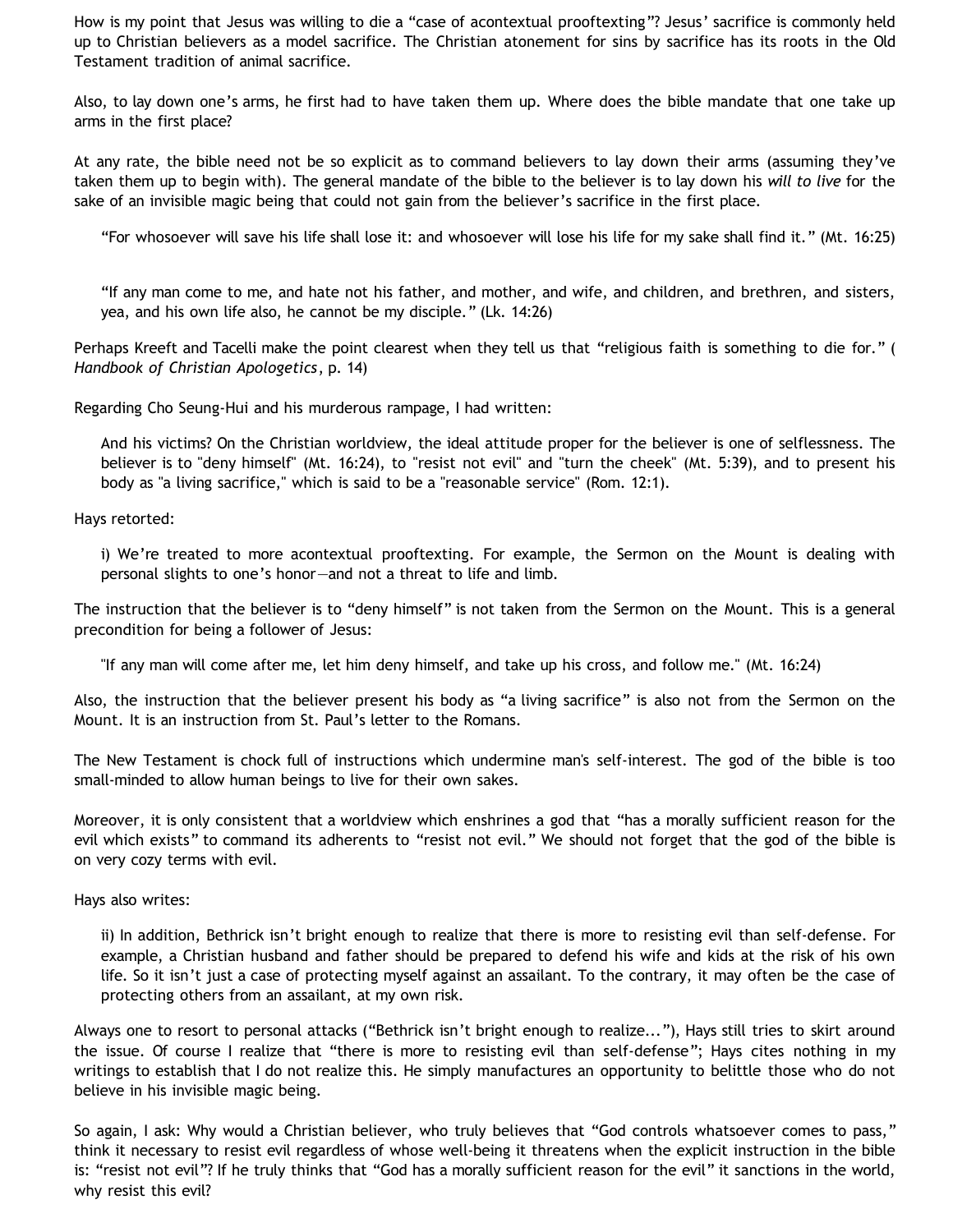### I wrote:

And we cannot call Cho's victims "innocent," for - as one believer puts it - "no human being is completely innocent." Either the Christian god was calling them home, or they were getting their just desserts.

Hays writes in response:

More simplemindedness. The fact that everyone is guilty before God doesn't mean that everyone has wronged everyone else. It doesn't mean that Cho's victims did anything to him deserving of death at his hands. They can be innocent in relation to him without being innocent in relation to God.

Whether or not Cho's victims did anything to him to deserve his massacre is irrelevant since, in a Christian universe, the primary concern on this point is that one is guilty before the Christian god. Since "God controls whatsoever comes to pass," whether Cho's victims "deserved" to die at his hands or not is completely beside the point, from the Christian perspective. The primary concern in the Christian perspective is that the Christian god is calling all the shots, and according to the storybook we've all been judged guilty of sin (cf. Rom. 5:12), even before we've had our day in court. Being "innocent in relation" to Cho is utterly nugatory. Cho is just a vehicle for "God's plan," a character in the [Immaculate Animation.](http://www.strongatheism.net/library/atheology/cartoon_universe_of_theism/)

Hays then stated:

For someone who prides himself on the intellectual superiority of atheism, Bethrick likes to raise an awful lot of awfully lame-brained objections to the faith.

It is expected that apologists are going to call any objection to their faith "lame-brained" or worse. Their refutations often consist of negatively charged adjectives indicting the non-believers who present them rather than actually addressing the concerns they have raised. For instance, Hays offers nothing in his response to explain why someone who truly believes the Christian worldview would be outraged by the Virginia Tech massacre. It's as if he didn't even realize the question had been asked. I'm sure the man can read, but his zeal clouds his comprehension.

He then writes:

Finally, like so many other unbelievers, Bethrick acts as if he's discharged his own burden of proof by simply punting to the believer. But leveling a string of objections to the Christian faith, even if they were successful objections, would do nothing to refute the objections to his own position.

What burden of proof is Hays talking about here? And to whom am I called to prove anything? To those who believe in invisible magic beings on faith? I have no delusion that I am going to be able to prove something that adherents to a faith-based worldview don't want to accept. As for objections to my position, I have already presented those in my blog, and my detractors have fallen silent.

Hays concluded his post with the following statement:

As a matter of fact, though, Bethrick loses on both counts. In his attempt to exploit the Virginian Tech massacre, his feeble attempt at showing the inconsistency of the Christian reaction is systematically inept, while, in the meantime, he has done nothing to show, on his own grounds, why Cho did anything wrong.

Hays is really reaching here. The purpose of my blog was not to identify the reasons why Cho's actions were wrong. Nor was it "to exploit the Virginian Tech massacre," as Hays has alleged. Rather, it was to explore whether or not feelings of outrage in response to the massacre are compatible with Christianity given what it teaches. Hays has not added any positive substance to this effort. Rather than focusing on the issues I raise, Hays' primary concern seems to be to disparage me personally for raising such questions, which is telling in itself and also quite typical.

#### **II. Jet's Reaction**

Now we turn to a blog entry written by someone who signs his name "JET." I will refer to him as "Jet" in my response to him. (I'm assuming Jet is a man.)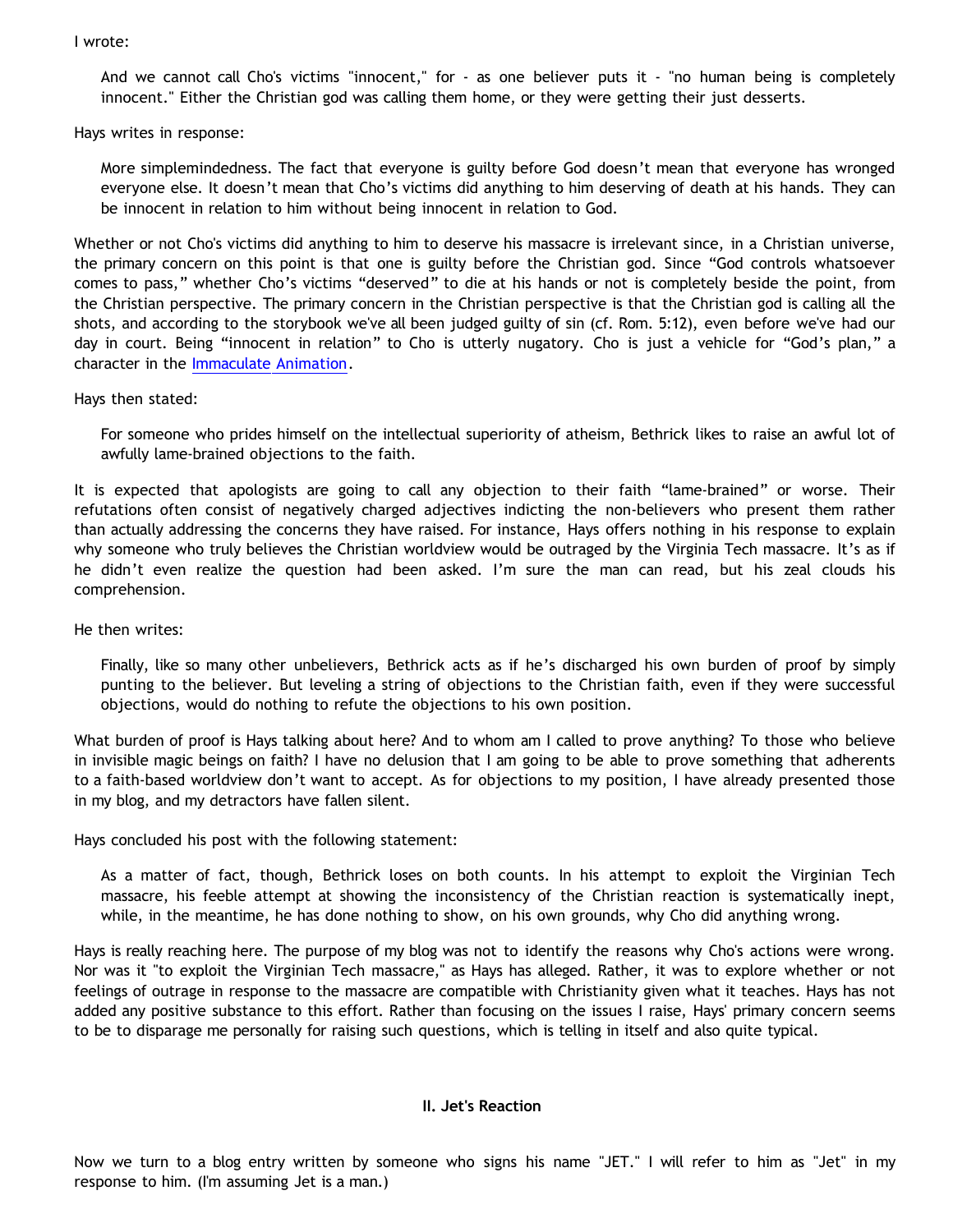Jet writes:

Dawson Bethrick (the author) is asking Christians, "On the basis of your worldview, why consider what happened at VT an outrage?" So, the tables seem to have been turned. The problem is that this argument fails, and fails badly at a number of points.

Why is it that apologists for Christianity so often fail to distinguish a *question* from an *argument*? It's probably because they want their questions to be considered arguments in their own right. The problem is that a question is not an argument. It's a question. Why do Christians have such problems coping with simple questions?

Jet then says that I "seem ignorant of the Bible," and then quoted me at length, where I wrote:

On the Christian worldview, life is eternal. For the 32 victims and the gunman who "died" on Monday, their lives did not really end. They just passed on to the next stage. Biological demise is simply a doorway to a supernatural eternity thereafter. Rather than great loss, "to die is gain," wrote St. Paul ([Phil. 1:21\)](http://biblegateway.com/bible?version=&passage=Phil.+1%3A21). It seems believers should be rejoicing, if they truly believed, for the god of the bible is glorified by such things.

The lesson of Abraham (cf. Genesis chapter 22) is clear: Be willing to kill.

The lesson of Jesus (cf. the four gospels) is also clear: Be willing to die.

Cho Seung Hui and his victims find their models in the bible, which Christians claim is divinely inspired and fit for us to follow.

In response to these statements, Jet wrote:

Without trying to be argumentative, this is an outrageous twisting of what the Bible actually teaches!

It is?

Yes, the Bible does teach that once created, the souls of man are eternal. God sustains them forever.

Okay, I was correct there.

But, when the Bible uses terms like "eternal life" is speaking more of the quality of life.

It is? Why doesn't it say "better life" instead of "eternal life"?

Eternal life is life forever in God's blessed presence.

Ah, so I was right about this as well.

So, while those who are judged in eternity will never cease to exist, biblically speaking, they do not have " eternal life."

So, the human soul lives eternally, or it doesn't. Which is it? Pick a position and stick with it. Meanwhile, the New Testament is pretty consistent with itself in affirming belief in an eternal afterlife.

Jet then tried to explain why life is sacred:

Life is sacred because man is created in the image of God.

How does that make life "sacred"? And what exactly is this "image of God" that we are "created in"? The god of the bible is said to be supernatural, infinite, omniscient, everpresent, infallible, omnipotent, incorruptible, indestructible, perfect, etc. It is as inhuman as one could imagine. After all, in contemplating what believers tell us about the god they worship, imagination is all we have to go on.

To attack the image is to slander the One whose image we represent. To slander God's vice-regent is to slander the Great King of the universe.

How does one "slander" that which is supernatural, infinite, omniscient, everpresent, infallible, omnipotent, incorruptible, indestructible, perfect, etc.? And if it feels slandered by someone's actions, why doesn't it confront that individual and discuss the matter? The way it is here on earth, it all sounds like a mere human being getting all offended because we aren't taking his imaginary being seriously. This is probably not too far from what sent Cho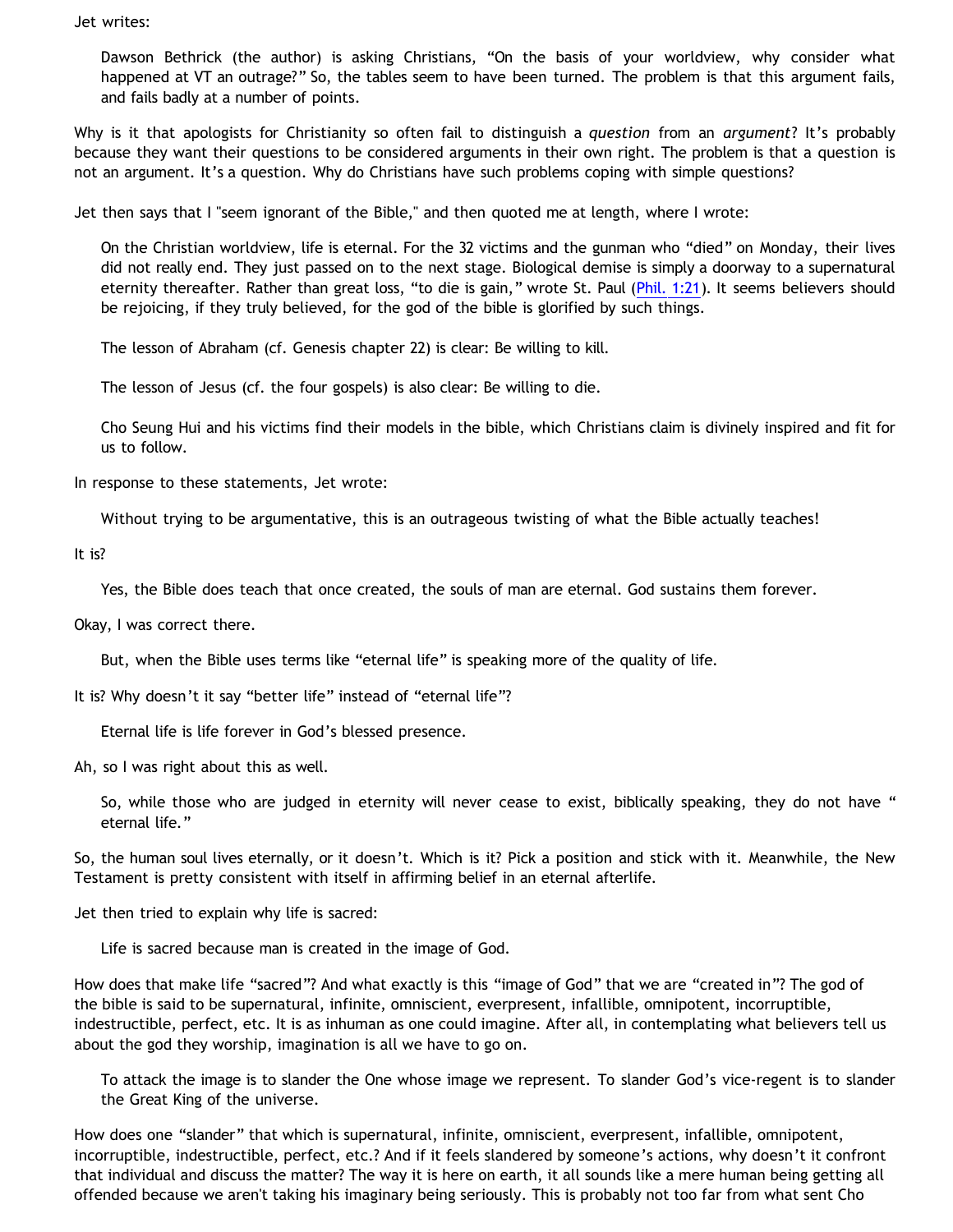Seung-Hui over the edge.

The distinct worth of human life is intimately tied to our position as God's image.

"...distinct worth of human life..."? And this "distinct worth" hinges on the will of a deity which sent a tsunami in December 2004 to kill some 300,000 human beings? This deity, which "has a morally sufficient reason" to sanction evil against man, determined in its unrivaled wisdom to wipe out the equivalent of Toledo, Ohio of "images of God" in a single day's work. And this "loving" deity is central to "the distinct worth of human life"?

In [Gen. 9:6](http://biblegateway.com/bible?version=&passage=Gen.+9%3A6) it says, "Whoever sheds the blood of man, by man shall his blood be shed, for God made man in his own image." Notice that the reason for capital punishment of murderers is that man is created as God's image (and we'll leave the issue of whether this command is still in play today on the backburner for the moment).

So how does this go to show that what I wrote is "an outrageous twisting of what the Bible actually teaches"? Was not Abraham, a man whose faith is held up as a model for all believers in Hebrews 11:17, expected by his god to be willing to kill his son, Isaac? The story in Genesis nowhere shows that he was unwilling to do so. Was Jesus not expected to be willing to die?

Also, when Paul says that to die is gain, he is referring to Christians.

Very good. And the question I asked in my blog was directed to Christians.

For a Christian to die is to into rest with God until the resurrection.

I really wish Christian bloggers would proof-read their entries before they post them. This sentence is missing a verb, just as the author of the blog entry itself is missing the point. At any rate, it's clear enough that death for the Christian means going to the magic kingdom and enjoying cosmic hymnal lessons for eternity. So why would someone who looks forward to this find all the bloody details of a college campus shooting disturbing?

For the nonbeliever, judgment for cosmic treason awaits them.

Oh no! Cosmic treason! Sounds cosmically over-melodramatic if you ask me.

I had written:

And what of Cho Seung Hui and his actions? What about them? "God controls whatsoever comes to pass," says Van Til (The Defense of the Faith, p. 160). It's all an inevitable part of God's plan.Were Cho Seung Hui's actions evil? The question is irrelevant, given what Christianity teaches. Why? Because "God has a morally sufficient reason for the evil which exists," writes Bahnsen (*Always Ready*, p. 172).

Jet responded:

Does the Bible teach that God controls all things, including the sinful actions of humans? Absolutely ([Eph. 1:11](http://biblegateway.com/bible?version=&passage=Eph.+1%3A11)).

Okay, good. So I got another point right.

After all, in [Acts 4](http://biblegateway.com/bible?version=&passage=Acts+4) we're told that the most heinous action ever taken, the murder of the innocent Son fo God, Jesus Christ (what theologian John Murray used to call the arch crime of human history) was planned and brought about by the hand of God. So, Yes, the Bible does teach that God, in some mysterious way, does bring about these things. Ultimately, God's the One telling the story. But this in no way means that the characters in it (you and I, and Cho Seung Hui) do not commit morally significant actions. And with moral significance comes responsibility.

It can only mean that we are all analogous to characters in one very long cosmic cartoon, some having bigger parts than others, but none in control of what's going to happen next. The one in control is the cosmic cartoonist. The cosmic cartoonist conceived of a cosmic cartoon in which he would insert himself as one of its central characters. He then created other characters whose role was to fasten him to a cross. After they did this, he got angry at them and then drew them in the confines of a cosmic torture chamber. See, isn't that a logical use of one's creative powers?

I had written:

The gunman's proper attitude, given what the doctrine of predestination teaches, could only be expressed by one uncompromising statement: "Yes, Lord." He is only carrying out the ruling consciousness' will. And his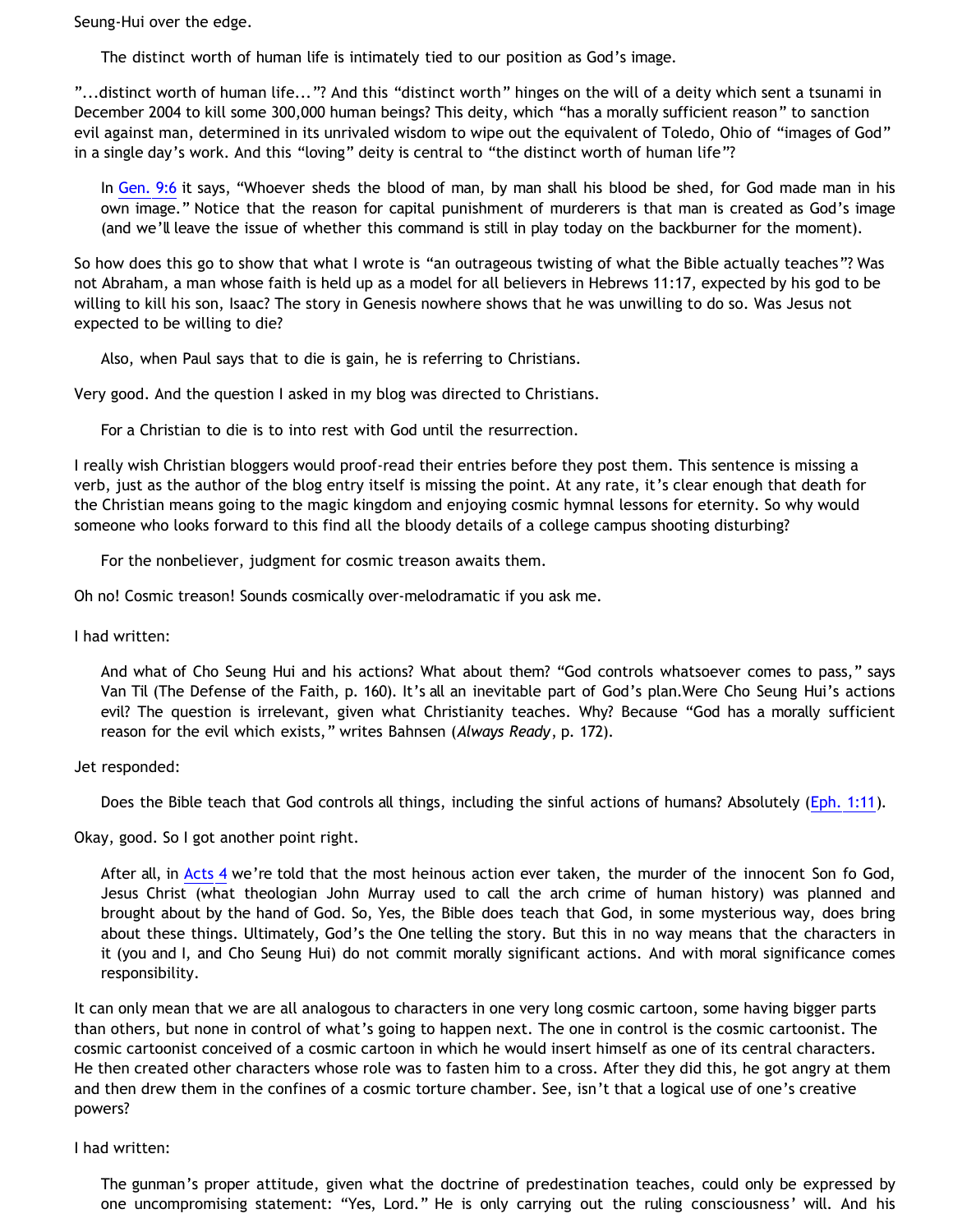victims? On the Christian worldview, the ideal attitude proper for the believer is one of selflessness. The believer is to "deny himself" (Mt. 16:24), to "resist not evil" and "turn the cheek" (Mt. 5:39), and to present his body as "a living sacrifice," which is said to be a "reasonable service" ([Rom. 12:1\)](http://biblegateway.com/bible?version=&passage=Rom.+12%3A1). And we cannot call Cho's victims "innocent," for - as one believer puts it - "no human being is completely innocent." ...

Jet then asserted:

There is nothing, either in the Bible or in Christian theology, that says that people who do things that directly contradict things that God forbids can appeal to the fact that God has ordained it. Absolutely nothing.

So, biblegod did not require Abraham to be willing to kill? That's what the story clearly models.

In fact, in [Isaiah 10](http://biblegateway.com/bible?version=&passage=Isaiah+10) we find the opposite dynamic at work. In this chapter the nation of Israel has violated the covenant with God, and He must now punish them according to the stipulations made in the book of Exodus. The model of discipline that God uses is the nation of Assyria. In fact, in the chapter they are called God's "rod of anger." Assyria will defeat Israel in battle as God's punishment.

Just by citing Isaiah 10 as a counterexample, Jet is assuming that the entirety of the bible is wholly consistent with itself. But where does he establish this? If the bible does not present a wholly consistent position on such matters and in fact contains mixed messages, then it will be possible to run to one section of the collection in order to say " See! Look here! The Bible says the complete opposite to what you're saying!" in reaction to any cited passage. This is why apologists have an easy time defending many objections – because the bible affirms multiple positions on the same matter. At points "God's chosen" are commanded to kill, at others they are commanded not to kill.

Jet continued:

Now, here's the interesting bit. Later, in the same chapter, God states that He will now punish Assyria for attacking Israel. Why, because the nation of Assyria, while in one way is being used of God for His purposes, does not acknowledge God, and attacks Israel for its own glory. So, we find a two-level "responsibility" at work, and Assyria is punished because it is a sinner, rebellious nation.

I'm always curious about what wheels are turning in the Christian's mind when he speaks of "responsibility." Christianity tells us that everything in the universe was created ex nihilo by their god, and that this god "controls whatsoever comes to pass," and that everything that happens is part of one enormous, unfolding "plan." Clearly they think their god is calling the shots. But whenever they speak of "responsibility," they never tell us what responsibility their god has. Indeed, they want to say that their god made everything the way it is and dictated every event that ever occurs in the world, but then act as if their god has no responsibility whatsoever. It can do just whatever it wants, but man ends up being "responsible" for all its blunders. The believer's capacity for delusion is seconded only by his ability to compartmentalize.

Likewise, Cho Seung Hui can properly be acknowledged as wrong, sinful, and horrible. Why? Because he explicitly violated the commandment of God forbidding the murder of innocents.

Two points. One, the bible nowhere says that murder is "wrong." I defy Jet or any other apologist to show where the bible says "murder is wrong."

The other point is that, according to Christianity, no one is innocent. If the Christian wants to call Cho Seung-Hui's victims "innocent," he's borrowing from a non-Christian worldview, for Christianity couldn't be more explicit on this point (cf. Rom. 5:12).

The apostle Paul, who himself had an extremely high view of God's control over all things, frequently condemns certain types of practices, despite knowing that God brought the event about.

Well here we have it laid out explicitly: the believer condemns parts of "God's plan." By doing so, the believer indicates that he would plan differently if he were calling all the shots, and thus implies that he knows better than his god does. This might explain why the believer would experience moral outrage at something like the Virginia Tech massacre, but it requires that the believer presume himself a higher authority over his god. This of course is not a problem for non-believers, because they aren't under the delusion that there is an invisible magic being calling all the shots in the first place.

It appears as if Bethrick is erecting an argument based on cut-and-paste quotes. He references to "turn the other cheek," "deny yourself," etc. are all taking radically out of context.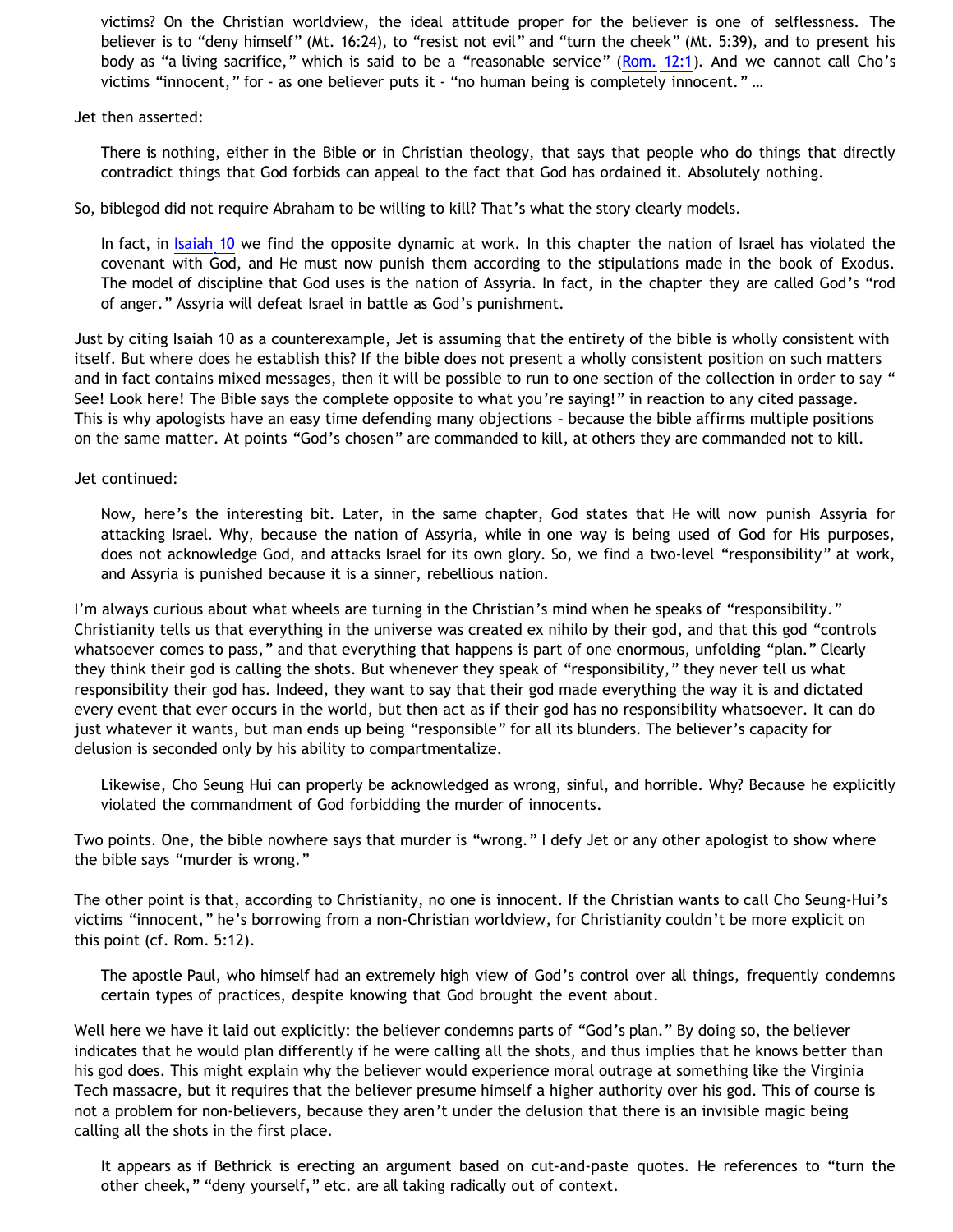So, is the believer to "deny himself" as Mt. 16:24 requires, or not? Should we go by what the bible says, or by some internet apologist who doesn't give his name?

This ties into another point mentioned in the "Pointers" series. Bethrick is launching his critique against Christianity based on what he think is appropriate for Christians to think and feel, rather than what is actually taught in the Bible.

This is amazing! Even when I cite what the bible teaches, I am accused of going by what I think rather than what the bible teaches. This is as humorous as it is incredible.

Christianity does not teach fatalism, and that's exactly what Bethrick makes it out to be.

Here we have simple, unadorned and outright denial. What could be more fatalistic than the belief that whatever happens in the world was predestined to happen from all eternity?

Such an attack against the faith cannot be seriously considered.

On the contrary, the apologist shows that my observations cannot be seriously countered. All he can do is deny them. But simply denying them does not prove them untrue or mistaken.

And when I say this I do not mean that Bethricks comments are worth listening to. As a creature created in God' s image, Bethrick's thoughts are valuable.

So, on the one hand, my "thoughts are valuable," but he does "not mean" that my "comments are worth listening to." He's apparently not sure whether he's coming or going.

What I *do* mean is that this type of argumentation betrays a ignorance of scripture and a lack of care in taking people's words in context.

The common habit of dismissing an objection on the unargued grounds that it "betrays a [sic] ignorance of scripture " or stems from an out-of-context reading, indicates an anxious readiness to resort to the cheapest of defense tactics. The goal here is not to enlighten and explain the texts that have allegedly been taken out of context, but to settle the matter in the mind so that he does not continue to fidget in persisting doubts. By writing his blog entry, Jet can say "I answered that guy!" even though he nowhere explains how the believer can truly experience moral outrage over an incident like the Virginia Tech massacre while remaining faithful to what Christianity teaches.

If I grabbed various quotes from Bethricks blog and pasted them together to make him out to say the very opposite of what he actually believes, he couldn't appreciate it.

Deliberately taking something out of context would simply result in mischaracterization. This is what Jet accuses me of doing. But as we have seen, even from his own statements, he agrees with many of my points without outright saying so.

by Dawson Bethrick

Labels: [Christian god](http://bahnsenburner.blogspot.com/search/label/Christian%20god), [Christian Psychopathy](http://bahnsenburner.blogspot.com/search/label/Christian%20Psychopathy)

*posted by Bahnsen Burner at [12:00 PM](http://bahnsenburner.blogspot.com/2007/04/christian-reaction-to-virginia-tech.html)*

#### **2 Comments:**

[USpace](http://www.blogger.com/profile/00786470726332272129) said...

Very thought provoking...

absurd thought - God of the Universe says you may not defend yourself

guns are for criminals just hope police show in time